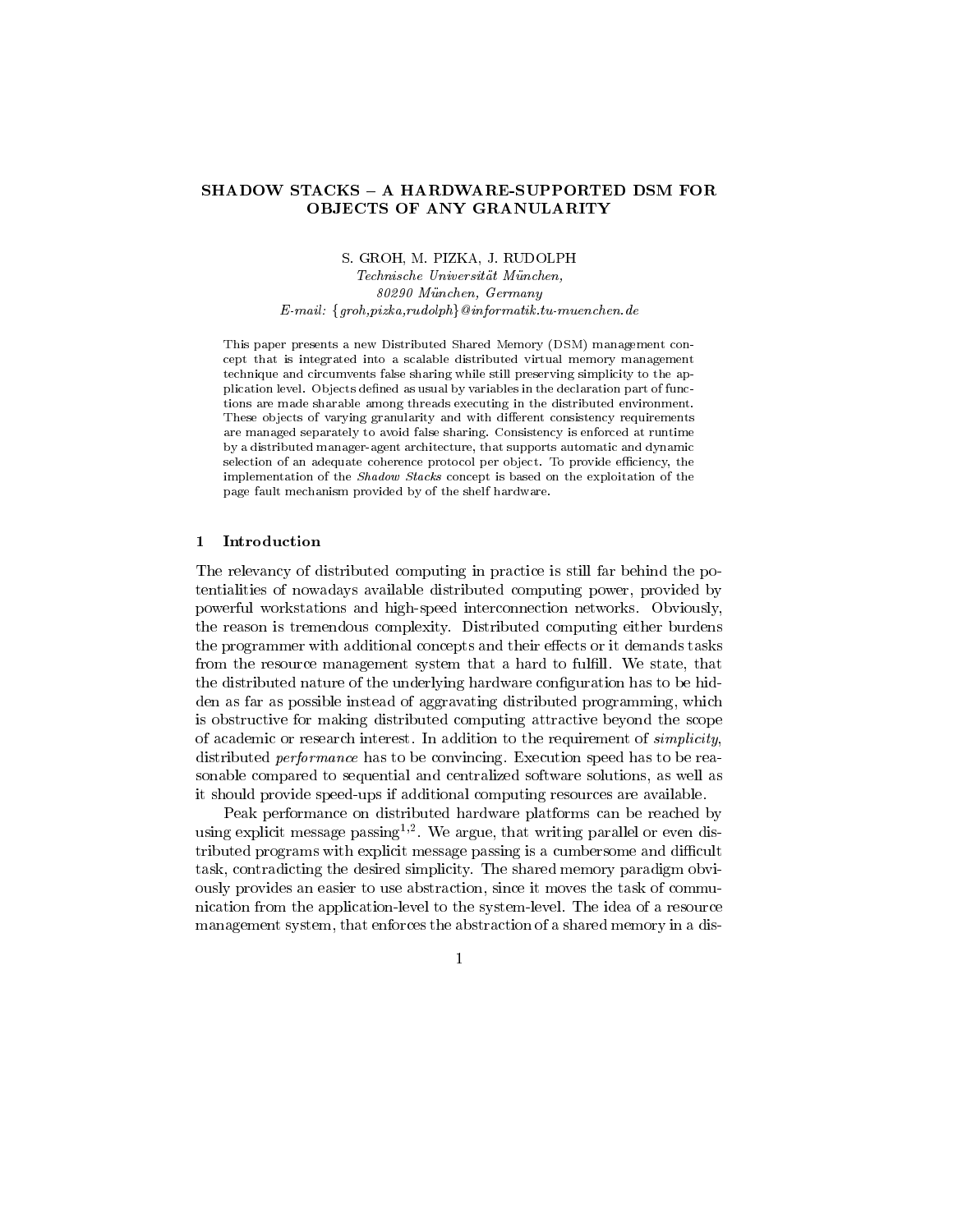tributed environment (Distributed Shared Memory) is not very new, but since  $\mu$  in  $\mu$  . The periodic position by Li- in 1980, the performance of most DSM systems is still unsatisfactory - Performance problems of DSM implementa tions mainly arise from false sharing in page-based systems, missing hardware support to detect access violations on a fine-grained basis and communication overheads originating in inadequate coherence protocols-

False sharing can be prevented by reducing the size of DSM management units down to single application-level objects, such as simple integer variables. communication costs can be reduced in several waysgrouped dynamically into larger units of transportation<sup>5</sup> and multiple coherence protocols have to be provided by the DSM to meet diverging consistency requirements-between the concept has to concept has to concept has to concept has to concept has to concept has sider mechanisms provided by the mechanisms pagefault common existing pagefault. mechanism should be exploited to detect accesses to locally unavailable ob jects efficiently.

In this paper we present the concept and implementation of a decentral ized distributed virtual memory management that provides simplicity as well as existency-based  $\mathcal{A}$  for  $\mathcal{A}$  and  $\mathcal{A}$  facility takes and  $\mathcal{A}$  are proportional proportional proportional proportional proportional proportional proportional proportional proportional proportional propo erties to identify accesses to locally unmapped objects while still being able to manage objects of any size separately.

In the next section the underlying programming and resource management model will be presented- Section  presents our decentralized and scalable vir tual address space (VA) management, that is based on a manager-agent architecture- In Section 2019, we will elaborate on the implementation and the implementation on the implementation of Shadow Stacks in detail before we compare it with other DSM systems in 5 and conclude with information on the state of the project in section 6.

#### 2 System Model

The idea of Shadow Stacks is based on a new distributed system architecture<sup>6</sup>, the contract of the contract of the contract of the contract of the contract of comprising language concepts and a scalable and adaptive resource manage ment architecture- This section gives a brief overview about the main concepts a brief over  $\Gamma$ as far as they are relevant for the subsequent sections-

#### $2.1$ Programming Model

Shadow Stacks are based on two ma jor programming concepts- First is multi threading enhanced with a termination dependency determining that no thread is deleted as long as child threads exist-of functions-of-functions-of-functions-of-functions-of-functions-ofing together with termination dependent threads induces a hierarchy on the threads executing in the system- In addition to its own local data a thread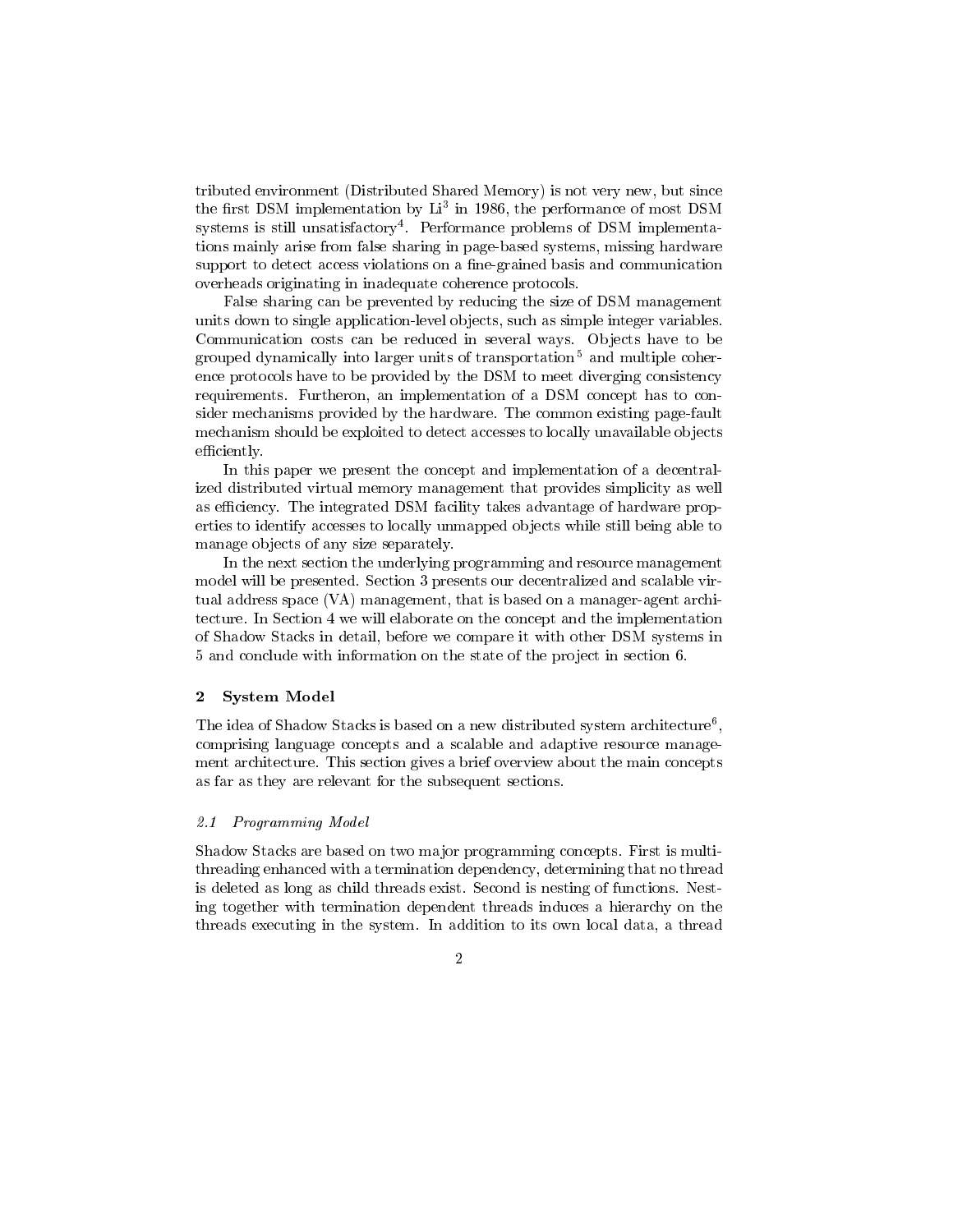may also access non-local data, belonging to the stack frame of one of its static predecessors- It is important to notice that there is no global data-Objects declared in the main function executed by the first thread started, are not placed in a special global data section, but on the stack of the main thread just like other volatile ob jects- Therefore globally visible ob jects do not require any special treatment- Accesses to nonlocal data are implemented using common techniques such as displays<sup>7</sup> or a static chain of frame pointers. Hence, sharing of data in the distributed system is expressable in a natural and simple way-the share share sharp sharp share that a thread to the share share share share local objects  $o_i$  on its stack frame and may create further threads  $t_j$  executing nested functions- All ob jects oi are accessible from tj since they are visible from within the nested functions- Therefore all ob jects on a thread stack are sharable among a family of children threads-  $\omega$  for the share form to be done. using common primitives, such as semaphores.

```
void main(void) \{int a[3][100];/* a sharable object local to main */\mathbf{r} and \mathbf{r} and \mathbf{r}void example(int space) {
                                                                       nested in interested in interested in the array of the array of the array of the array of the array of the arr
               int counter 	
                                                                        /* object local to example
                                                                                                                                                       \mathbf{r} . The contract of the contract of the contract of the contract of the contract of the contract of the contract of the contract of the contract of the contract of the contract of the contract of the contract of th
               for (counter = 0; counter < 100; counter ++)
                   aspaces to shared a space of access to shared non-local or process to a second state and a second a second a s

       dist_{str\_create(example, 0)};
                                                                       /* creation of child thread 1*/\blacksquaredist_{nr\_create(example, 1)};
                                                                              creation of children children and the children of the children of the children of the children of the children
        dist_thr_create(example, 2);
                                                                              creation of children children is a contract of the contract of the contract of the contract of the contract of
```
Figure 1: Sample Program

The Shadow Stacks management environment has to fulfill two tasks. First, a mean to create termination dependent threads in the distributed environment has to be provided and second, accesses to non-local objects has to be enables- distribution is completely interesting the programmer-  $\sim$  the provided the provided the provided the provided the provided the provided the provided the provided the provided the provided the provided the provid with a virtual parallel shared memory machine.

With the extension of nesting as available in  $GNU-C<sup>8</sup>$  and additional libraries for distributed multi-threading, the programming language C meets the requirements of this programming model-the example given in an  $\alpha$ a two dimensional array is initially initially initially denoted with the number of the columncolumn is initialized in parallel by a separate thread- The distthrcreate call starts a thread on a workstation selected by the load management system-The key features illustrated are the simple declaration of the sharable array and the nesting of the child thread function-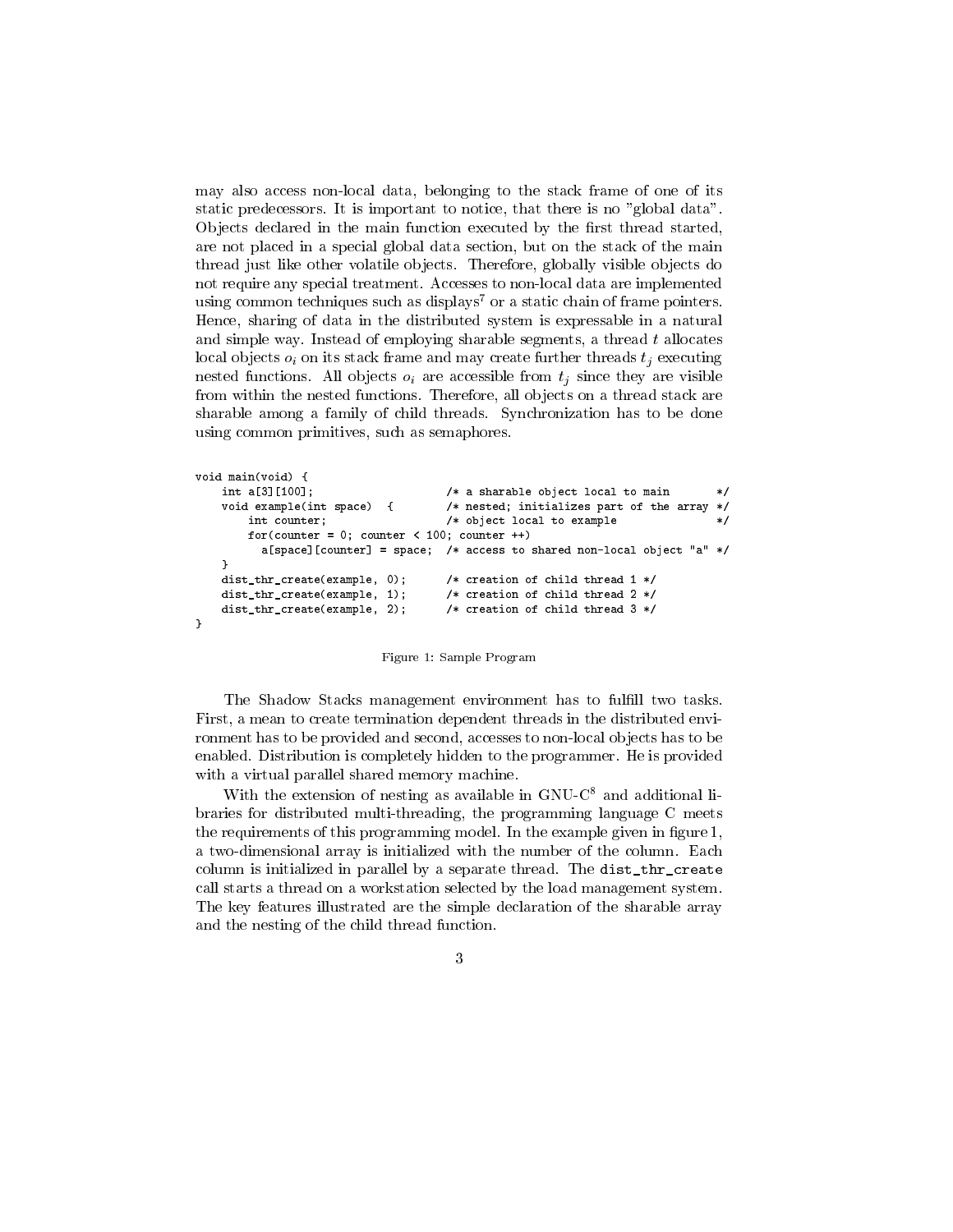### Manager Agent Concept

To enforce transparent, scalable and adaptable distributed resource management we developed a multiagent management architecture- To each thread exactly one abstract manager is associated, responsible for performing threadspecific resource management, that is to fulfill all requirements arising from the computation of the thread- Besides fundamental tasks such as allocating mem ory for local ob jects the abstract manager also has to maintain consistency of replicated ob jects enforce access restrictions or perform load balancing-Conflicts such as stack overflows arising from different managers performing their tasks in parallel are solved by communication and cooperation between managers according to application-level structural dependencies between the threads like for example the ancestor relationship between threads and child threads- In addition to cooperation these abstract managers act autonomously as far as possible and may migrate at runtime- Autonomous acting cooper ation and mobility characterizes them as manager agents-  $\mathcal{A}$  as  $\mathcal{A}$  and  $\mathcal{A}$ management scheme is scalable, does not have a potential central bottleneck and is adaptable, since resource management is based on the requirements of application-level objects.



. . A name is a strong from the strong from the strong strong from the strong strong from the strong strong str

The key design issue for the efficient implementation of this multi m-agent concept is to consider and integrated and integrated all levels of resource managements of resource  $\mathcal{L}_{\mathbf{a}}$ management decisions are made by the compiler and must therefore be consid ered as magent functionality- After compilation runtime management has to be performed- Runtime functionality of our magents is implemented in a non-uniform way, dependent on decisions made by the compile-time m-agent portion- To reduce management overhead the runtime portion of a basic magent might solely consist of code generated by the compiler and might

 $\overline{4}$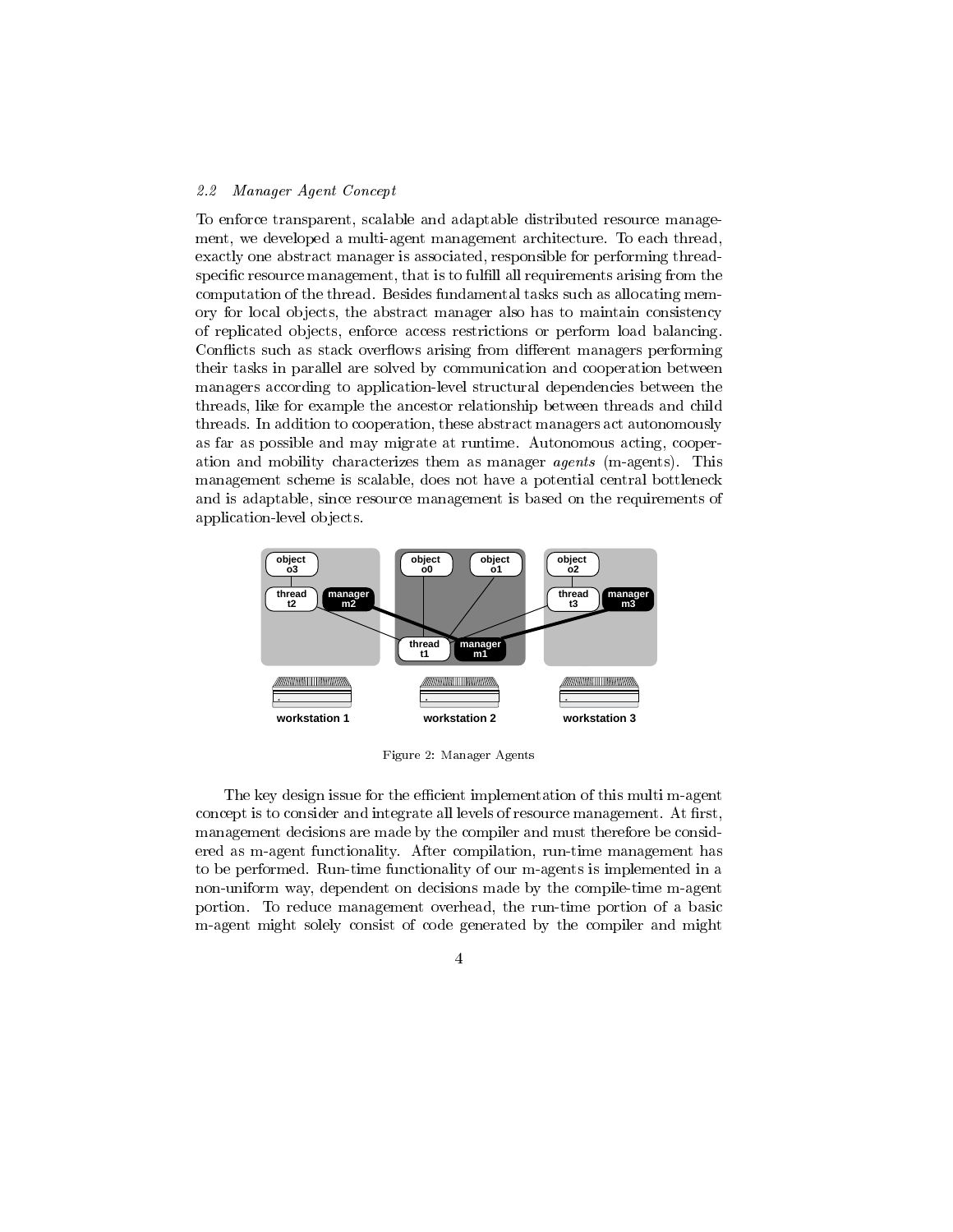be as simple as only providing stack handling- More complex management capabilities as required for example by the Shadow Stacks concept is imple mented by complex management objects, that might be executed by additional the compiletime and runtime support functionality provided by provided by provided by provided by a second by the micro-kernel is also tightly integrated as being a part of m-agents.

### Distributed Virtual Address Space Management

An important issue in distributed computing is the organization of the virtual address space VA- By providing a DSM the easy to use paradigm of a shared or even single VA can be applied to distributed processing- Besides others a major problem arising from the single VA in a distributed environment is to find a scalable organization without a central bottleneck.

We propose a solution based on a combination of the programming model and the magent concept introduced above-the mage intervals  $\mu$  the termination de pendent threads establishes a hierarchy of magentaries and magentaries and magentaries and the second to the co split the task of VA management among the m-agents.

#### $3.1$ Requirements

In common operating systems, each application is provided with a separate VA- However in order to share memory ob jects and libraries they have to be mapped into each address space, which produces additional management over head- and problem is employed variable variable in the problem is evaluated and continue the continue of Another advantage is the ability to identify each memory object by using its unique address within the single address space instead of having to separately generate unique object identifiers for this purpose.

With a single VA for all applications the issue of how to enforce access restrictions becomes important- Protection domains should be easy to handle for programmers while being powerful enough to protect applications from each or even smaller units-to-size of memory units-to-size of memory units that have to memory units that have be managed can dier- For example not every thread needs the same amount of stack space- To have the possibility to avoid wastage of memory due to x sized management units, the VA management has to be able to flexibly handle memory regions of varying sizes- Additionally the virtual address of a memory ob ject should be independent from its physical location in the system i-e- no information concerning the hardware used to hold the observed to hold the observed to hold the observed to hold the idea of  $\alpha$ of the workstation should be coded in the virtual address- This is necessary in order to have the possibility to easily migrate objects from one node to another. Finally it is obvious that the VA management in a distributed system has to  $\mathcal{A}$  single centralized-central organizing entity would be a bottleneck for a bottleneck for a bottleneck for a bottleneck for a bottleneck for a bottleneck for a bottleneck for a bottleneck for a bottleneck for a bot

 $\overline{5}$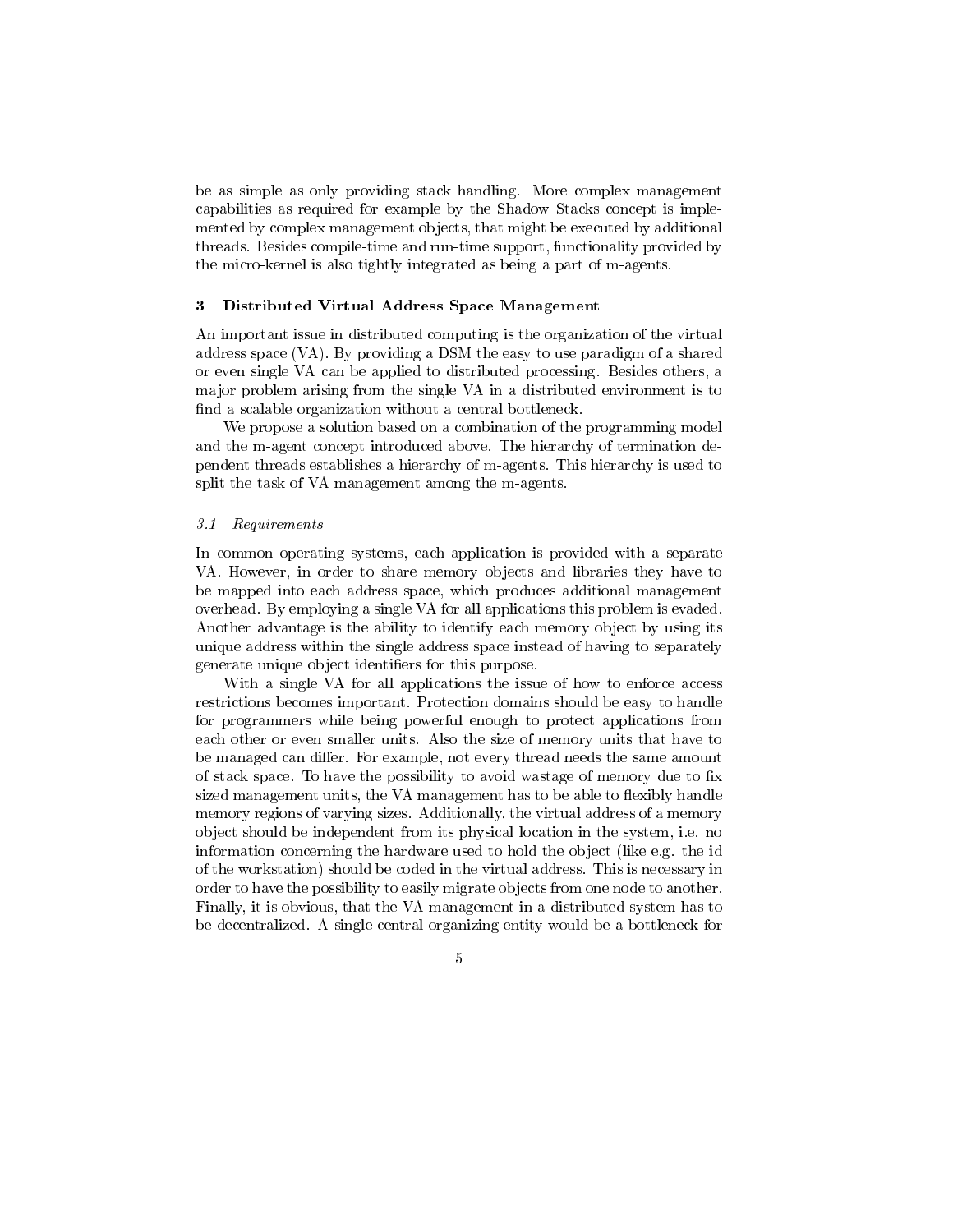the whole system, since every single memory request would have to be handled by this central unit.

### 3.2 Realization with Manager Agents

The task of managing the VA is divided among all m-agents in the system. Each m-agent is responsible for managing some regions of the VA and has at the same time a complete view on the distributed VI-C place and the same of the  $\sim$ m-agents on the VA differ in the classification of VA regions as one of four kinds:

- own thread All address regions marked own thread are allocated and used by the m-agent itself or the associated thread.
- free All address regions marked *free* are under control of the m-agent, but not mean yet-the magent magent may use the magent may use the magent may use the second own purposes for the needs of its thread or to transfer them to other m-agents.
- delegated Address regions marked with a m-agent id are delegated to another magent- This means the magent was originally responsible for these regions but currently a dierent magent has control over them- As soon as one of these m-agent terminates, the region is changed from *delegated* to *free*.
- no control All address regions marked with no control are not under the control of the m-agent.



Figure Distributed Virtual Address Space Management with M-Agents

 $\mathbf{r}$  is a brief example to explain the concept-to-concept-to-concept-to-concept-to-concept-to-concept-to-concept-to-concept-to-concept-to-concept-to-concept-to-concept-to-concept-to-concept-to-concept-to-concept-to-co child m-agents m2 and m3, that in turn have two child m-agents  $m/4$  and m5. Magent m- is responsible for the whole address space- It has delegated the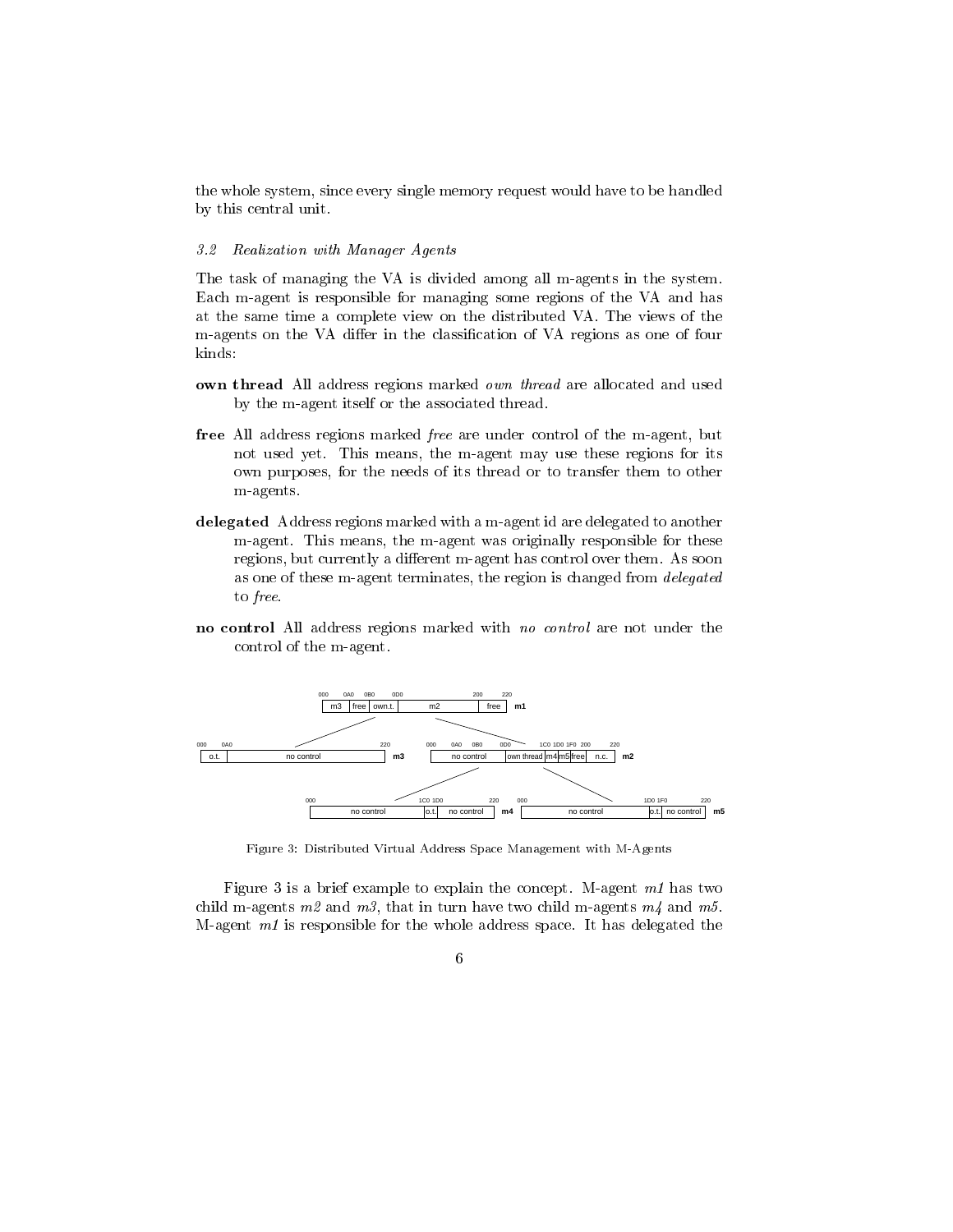management of the rst region - A to the magent m- The next region A - B is free for use- Region  B - D is used for the the data of the magnetic as well as the corresponding thread-sponding the complete  $\mathcal{L}$ is defined to make  $\alpha$  and the last region  $\alpha$  and  $\alpha$  is freedom  $\alpha$  . This free  $\alpha$ is the view of magent m- on the system- Magent m has a dierent view-For  $m \beta$  the whole address space is divided into two regions: one between 000 - A and the other between A - and the region is opened to the region is owned and the region is owned and the r controlled the whole region for its own needs the whole region for its own needsregion is not under its control- The same holds for magents m m and m-Each of these m-agents has its own view of the whole address space.

Each time a m-agent has to allocate additional memory and the size of its regions labeled free is not large enough it can either ask its father up the hierarchy to delegate additional memory to it or its children to give back some of the memory it delegated to them-

Obviously the presented concept complies with the requirements of a single VA and a distributed management without bottlenecks- The need to eciently store the different views of each m-agent and the possibility to allocate memory regions of any size seem to contradict- methods can be requirements can be a  $\tt{full}$  rullified by using a flexible data structure, that is based on  $\it{quardea}$  page  $\it{taotes}$  . The physical location of a memory object is not coded in its virtual address; its location is stored in the data region of the m-agent.

Note, that until now, the decentralized management scheme holds information about the allocation of virtual addresses but not about accessibility of regions- The additional information is provided by further dividing no control regions into access and no access regions- In analogy to delegated regions the id of the controlling magent is also stored for access regions- A program mer may define *access* regions easily by employing the nesting facilities of the programming model proposed-

#### Shadow Stacks  $\overline{\mathbf{4}}$

To provide DSM functionality for ob jects of any granularity while still being able to exploit efficient hardware mechanisms, access to shared objects has to be indirect- In general indirection gives us the possibility to check accesses to objects, which is essential to keep track of the location of the objects in the distributed system-system-system-system-system-system-system-system-system-system-system-system-system-systemthe page fault mechanism of the hardware in case a referenced ob ject is not locally available.

Ob jects placed on heap are usually addressed via pointers providing the required indirection in a natural way- In contrast to heap ob jects for ob jects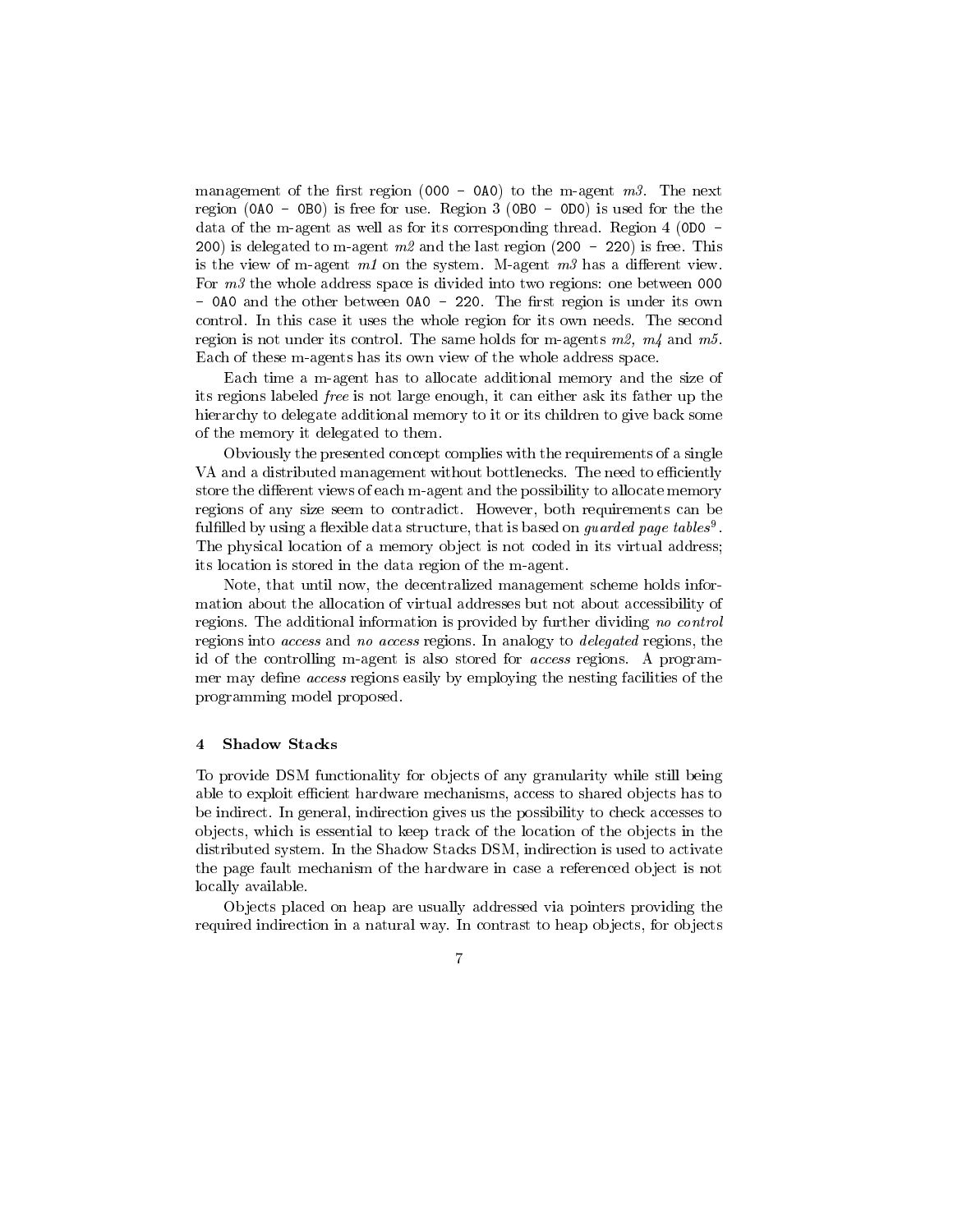

Figure 4: Virtual Address Space Organization

declared in the declaration part of functions (stack objects), indirection is not automatically provided at  $\mathbb{R}$  provided  $\mathbb{R}$  functional  $\mathbb{R}$  functionality for stack ob jects of  $\mathbb{R}$ is a nontrivial task-stacked the Shadow Stacks technique we introduce supported the Shadow Stacks technique we for sharing of objects placed on stack, that in turn circumvents the necessity to employ expensive heap management techniques for sharable data- It therefore provides better performance by exploiting simple and fast stack management in a distributed environment.

### - Concept

The basic idea behind Shadow Stacks is realizing the required indirection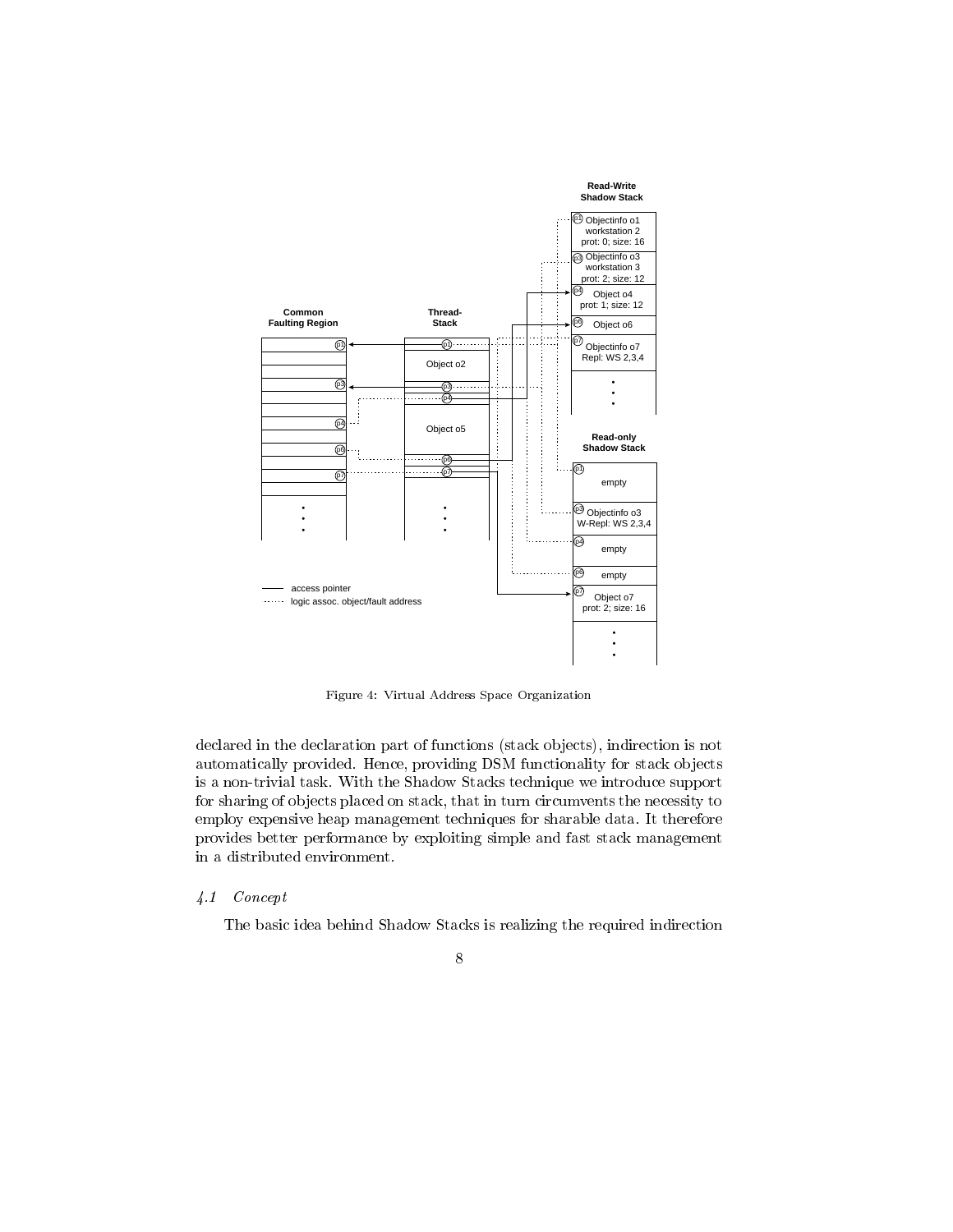by moving shared objects from their original stack to a different memory region, called shadow region and providing a pointer on the stack for accesses to these ob jects- The redistribution of observed memory dierent memory regions delivers and memory regions deliverse o the ability to exploit the page fault mechanism of the hardware-the fault mechanism of the h DSM management only has to handle accesses to objects not locally available. In case of an object being present in local memory, no additional management functionality is necessary apart from dereferencing the pointer to the object. This mechanism avoids performance penalties as known from all in software implementations-

For each thread, three different VA regions are managed by the DSM: the threadstack a readonly shadow and a read with shadow see shadow see g-to-completely seeming the state of the state of the state of the state of the state of the state of the state of the state of the state of the state additional range of virtual addresses, called *faulting region* is kept commonly for all threads- The rst two regions are called Shadow Stacks because they are organized stack-alike to hold copies of the objects, that would normally be found on the stack of the thread- All of these regions with the exception of the faulting region are mapped and contain the data of the objects together with additional management information, such as the size of the object and the coherence protocol to use- Any ob ject is logically associated to exactly one of the four regions at a time, depending on several conditions:

- If the ob ject is only used by its own thread it can be placed on the stack of the thread to be accessible as usual without any indirection e-dimensional without any indirection e-dimensional without any indirection e-dimensional without any indirection e-dimensional without any indirection e-dim ob jects o and o in g- 
- Otherwise a pointer variable is generated on the stack that holds the pointer referencing the shared ob ject in one of the other regions.
- If the ob ject is currently represented on a remote workstation then the ob ject pointer on the stack points into the faulting region e-g- the objects to this or in  $\pi/\gamma$  c). This observes to this object triggers at page factors that is denomined according to the strategy denomined for the object  $\mathcal{C}$ migration or replication).
- If the ob ject is locally available it can either be handled without restric the observed e-contract and write accesses are allowed e-contract and write and write and write and write and o in g-accesses are restricted to restricted to read only e-f-accesses are restricted to read on a set of the o g- 
- Such a restriction is useful for example in case of replicates-

A programmer using the Shadow Stacks DSM does not have to worry about the uses and uses a Shadow Stacks are computed to the uses and the complete the component of the complete tion whether an object is sharefully fire thanks it more than one than one than or note than  $\mathcal{L}_{\mathcal{A}}$ can be predetermined by the compiler  $\rightarrow$  (see section 4.2). To the programmer,

 $a$  Depending on the programming language used.

 $\overline{Q}$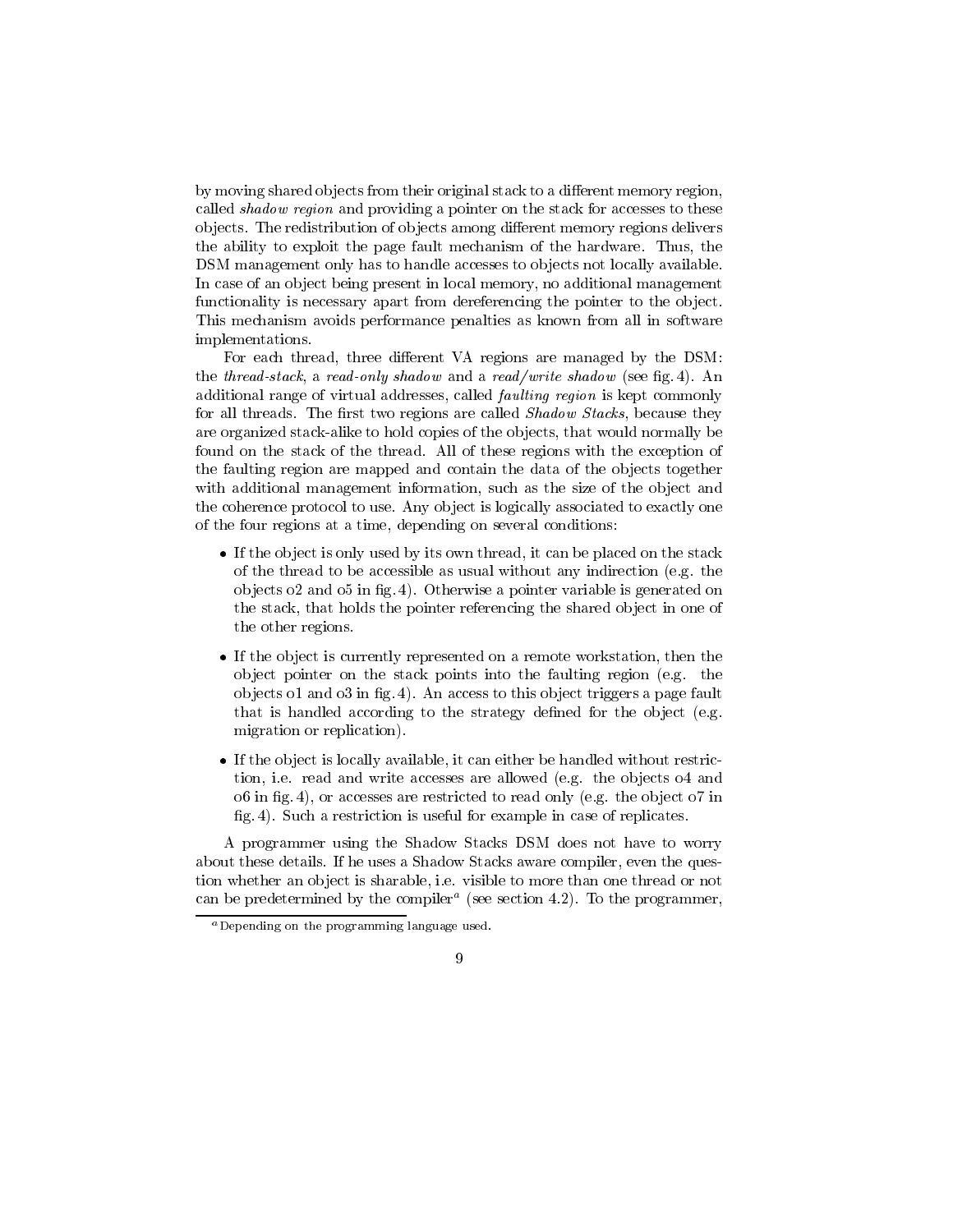variable handling is as easy as in sequential programming languages which was one of our design goals see section - The required level of consistency such as strong, weak or sequential consistency<sup>10</sup> is also defined by the programmer, either explicitly by hints or directives to the compiler and the runtime system or implicitly by the utilization of special language concepts if the provided as e-INSELT A coherence protocol — adequate to enforce the consistency requirement  $-$  is automatically and dynamically chosen by the resource management system. system-

At a first glance, it might seem as if this approach simply transfers the problem of stack management into a heap management problem, but in fact the Shadow Stacks grow and shrink according to their corresponding thread stack-istack-processed as the such as a stack-processed such as as such as a garbagement  $\Delta$ collection or free-list handling.

## 4.2 Implementation Details

In the subsequent sections we discuss substantial implementation issues of the Shadow Stacks concept- The hardware conguration chosen currently consists of 14 SUN UltraSparc 1 workstations, interconnected with a 100MBit/s Fast  $\mathbf{F}$ 

Task of the Compiler One of the design goals was to make programming as easy as possible-the-indirection needed for Shadow Stacks is not Shadow Stacks is not Shadow Stacks is not provided by the programmer, but automatically generated by a modified version of the GNU compiler gcc- The compiler analyzes potential accessibilities for each ob ject- All ob jects accessible by only one thread are stored on the  $\mathbf n$  in the thread or in registers as usualob ject is placed on one of the Shadow Stacks and a pointer refering to the object is placed on the thread stack-stack-controllection between the read stackor read-only Shadow Stack depends on the accessibility of the object and the initial coherence protocol to use as decided by the compiler- Depending on potential access patterns - as far as they can be predicted - the object might be subdivided into smaller management units.

In addition to analyzes and generation of indirections the compiler also inlines code that increments and decrements the stack pointers of the Shadow Stacks-

Reducing Memory Consumption Due to the three stacks and the fault ing region, a straight-forward implementation of the Shadow Stacks concept would lead to a four time higher memory consumption as usualis reduced by several sanctions-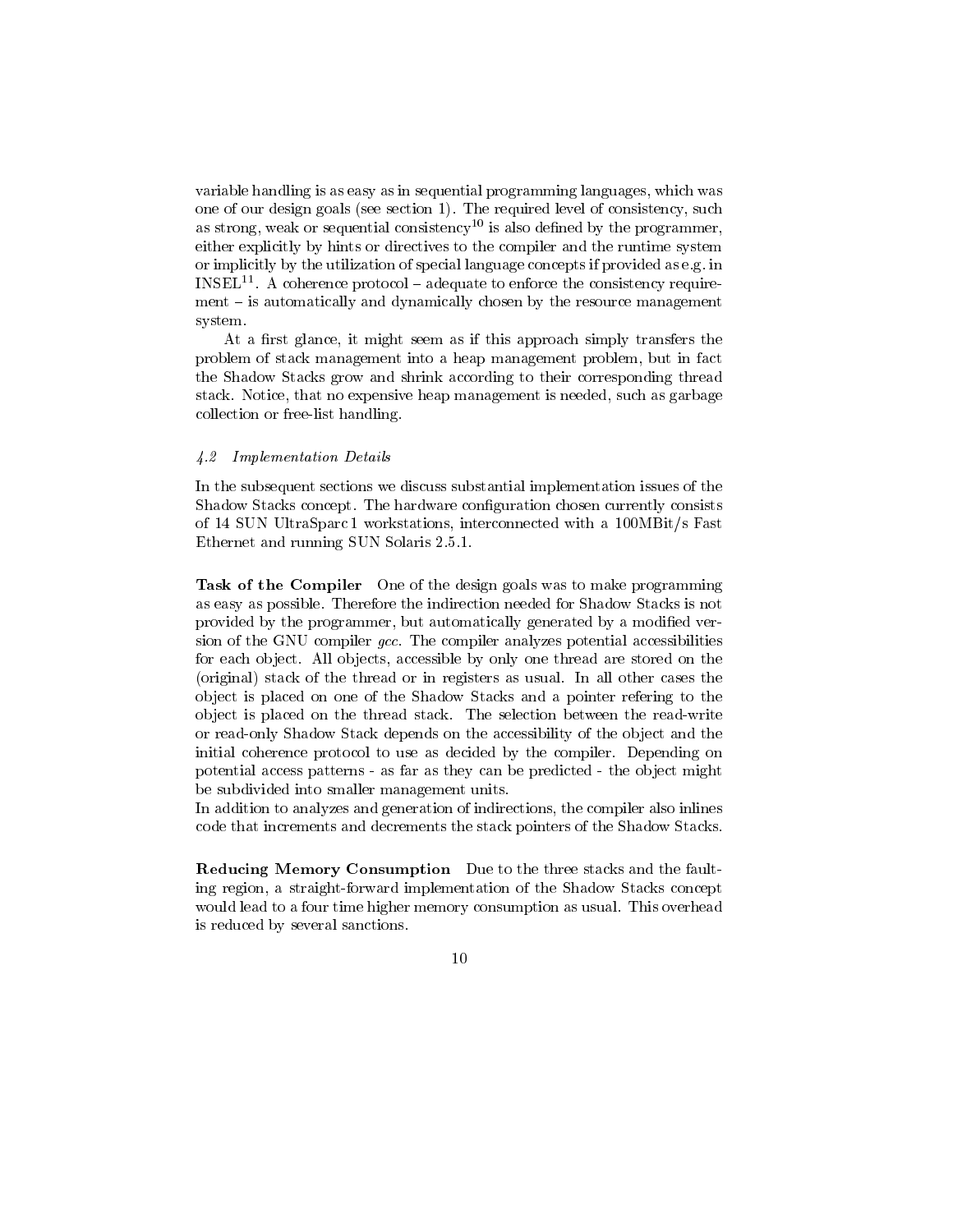No physical memory is ever allocated for the faulting region- Solely a range of virtual addresses is reserved as faulting region for all threads in common- The id of the thread that caused the pagefault by accessing the faulting region is retrieved as explained below- Furtheron for each share observed below-  $\mathcal{F}_{\mathcal{A}}$ erence to the current location in one of the Shadow Regions has to remain on the original thread stack- in share that the memory consumption for share  $\cdots$  . ob jects on the thread stack to the size of a pointer- Additionally sharable ob jects are always placed on atmost one Shadow Stack either readonly or readwrite- The corresponding empty slot on the other Shadow Stack is used to store further management information such as the location of replicates- This information would otherwise have to be kept separately consuming additional memory-

Identifying the Requested Object After a Page-Fault Memory faults are only detectable per memory page by the main by the hardware-memory prevents. ecient handling of ob jects smaller than the page size- The identication of sharable ob jects via indirections allows individual handling of ob jects of any size- If a sharable ob ject is locally mapped it can be accessed without any additional checks by dereferencing the pointer, pointing into one of the Shadow Stacks- If the ob ject is not mapped in local memory the value of the pointer is modified to point into the unmapped logical faulting region. Hence dereferencing the pointer leads to a hardware pagefault- The page fault handler of Solaris delivers information that allows to compute the address of the object that was to be accessed by extracting the load or store operation, that triggered the page-fault and the number of the register holding the address of the memory cell to dereference- The content of this register together with the value of an offset register, that is as well extracted from the operation delivers the identifier of the thread causing the fault as well as the unique stack address of the object to access.

Retrieving an Unmapped Object Based on the unique stack address of the object, the *home thread*, that is the thread, that created the object, can easily be located by the magent- According to the coherence protocol deter mined for the object and the properties of the request (sign read or write  $\eta$  ) and magent of the home thread decides about the actions to take- Information needed for this decisions such as the current owner and the state of the object is stored in the Shadow Regions as extensions to the ob ject data- As a conse quence, the current owner of the object is notified to deliver the object to the requesting thread- After receiving the ob ject its data is placed in one of the Shadow Stacks and the indirection pointer is changed to this location- Finally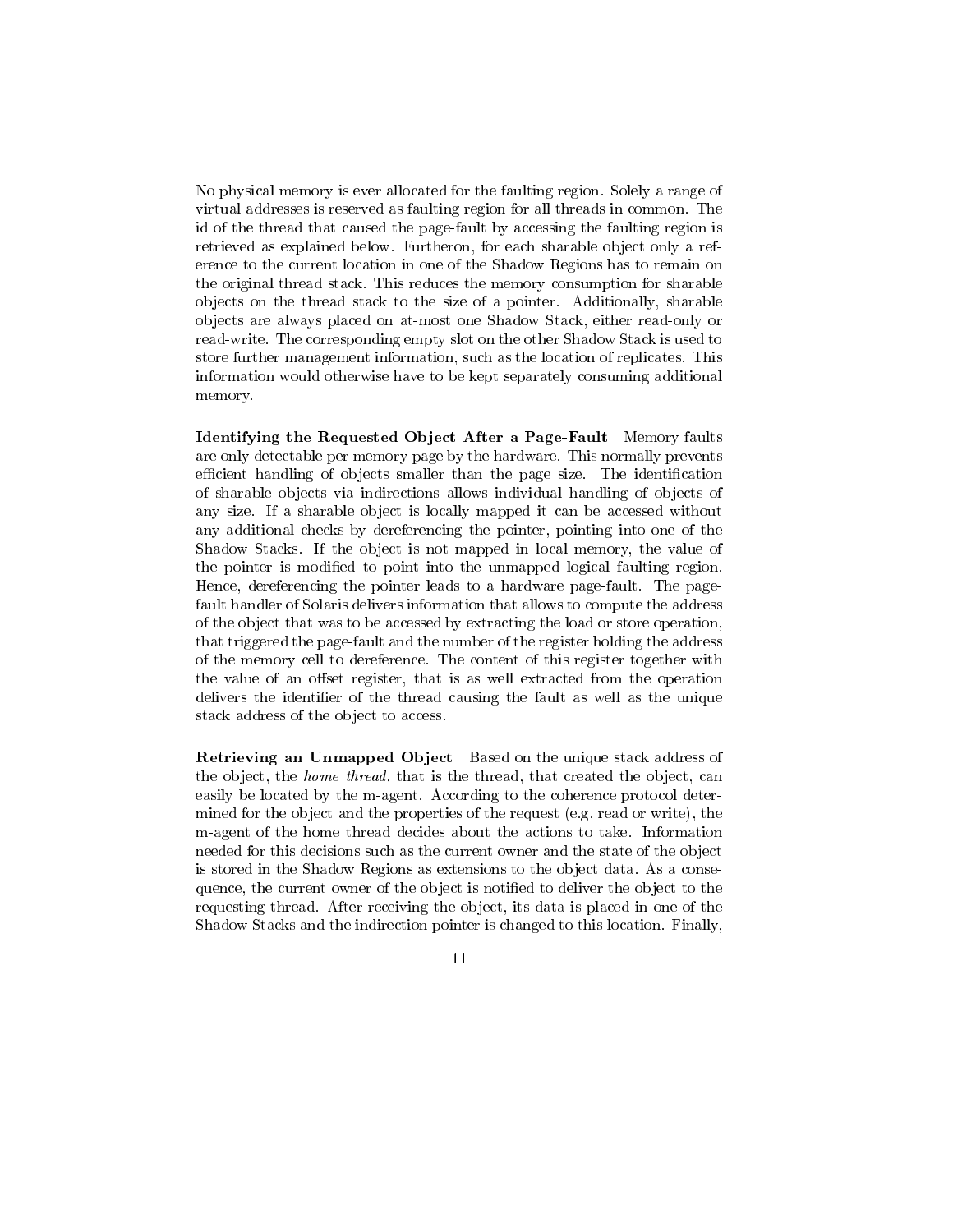the content of the reference register is modified to point to the correct address and the faulting thread is reactivated.

Protocol Identiers For each shadowed ob ject a protocol identier p-id and the size of the object are hold as additional management information. The p-id indicates the consistency requirement and the coherence protocol to use for the ob ject- With the p-id the coherence protocol can be changed dynamically, if runtime monitoring indicates the necessity due to for example a high ratio of invalidations- Obviously a state allowing the switch to a dierent coherence protocol is the prerequisite condition to dynamically change the p-situation can be forced by interesting and be forced by interesting all replications.

Network Traffic As a consequence of eliminating false sharing, the Shadow Stack concept delivers small units that have to be transported over the network-Hence, an efficient implementation has to reduce communication overhead due to a large number of small messages - A straight forward implementation would cause at least two messages being sent for each access to a locally un mapped ob ject regardless of its size- This problem is solved with a piggy packing strategy- Small ob jects and protocol messages such as invalidations or request messages are collected and sent in joint-

#### 5 Related Work

Most software realizations of DSM are using conventional virtual memory man agement naruware and local area networks. Lis Ivy system-was the first im $p$ iementation of a page-based DSM. Modern implementations are Mirage $+$  , TreadMarks<sup>--</sup> or Odin<sup>--</sup>. All of these implementations have two things in common: the size of management blocks of the DSM are equal to hardware page sizes and one unique coherence protocol is used for all blocks-collected for all blocksquences are false sharing and inefficient protocols for a large number of objects. The implementation of Shadow Stack omits false sharing by replacing the con cept of management blocks of a fixed size with handling of objects of any granularity and supporting individual coherence protocols for each ob ject-

Other implementations also try to avoid these problems. COMMOS<sup> $\cdot$ </sup> supports flexible coherence protocols but its block size is still a hardware page. The basic idea behind COMMOS is to create a separate coherence server for each supported protocol- An invalid access to a page results in a page fault which is handled by the associated by the associated coherence server-server-server-server-server-server-serverplementation also supports different coherence protocols, but is not bound to hardware pages.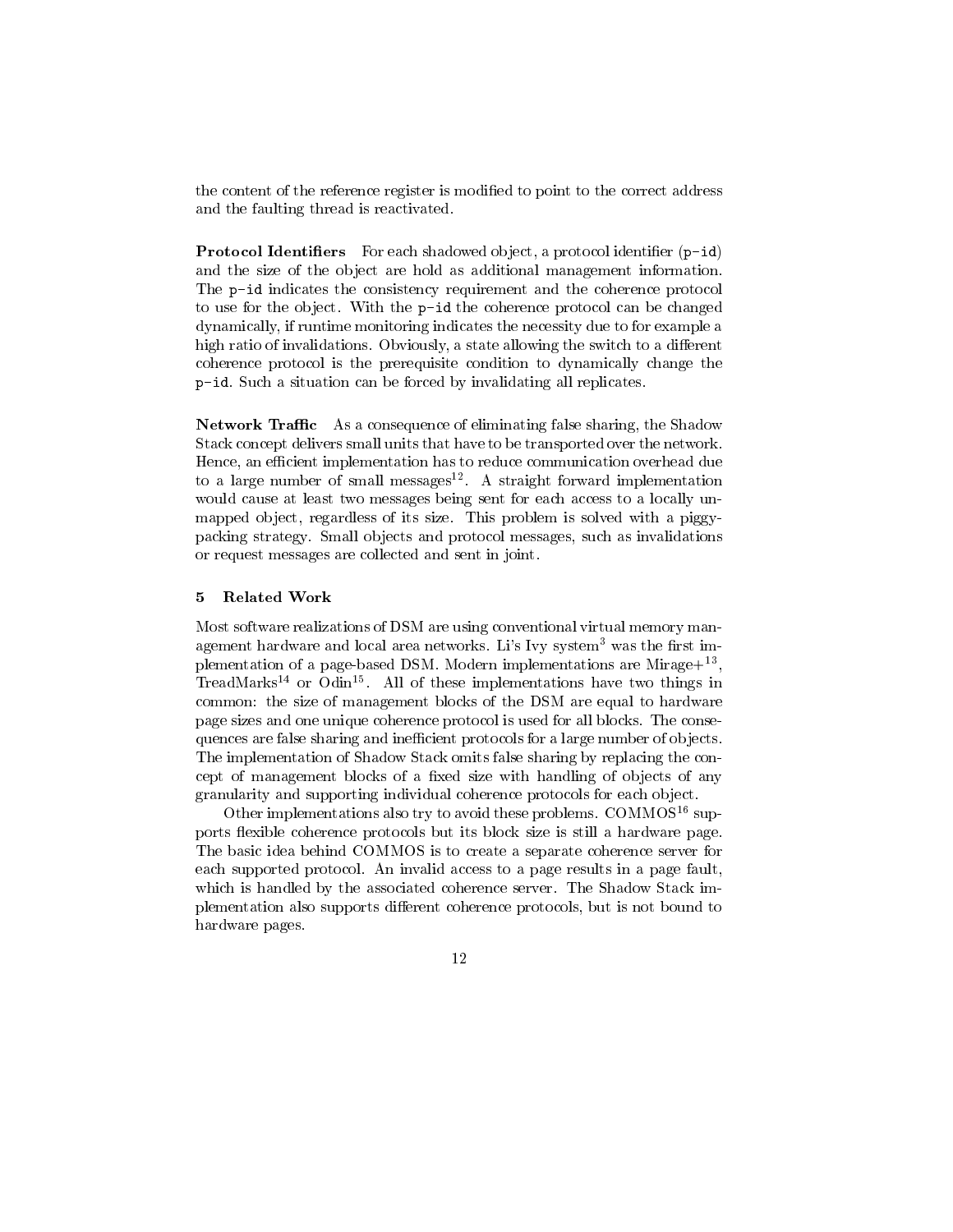The implementation of Midway<sup>17</sup> is an example for a DSM that is not bound to hardware pages- All store operations are done by the Midway library-The coherence protocol runs without triggering a hardware pagefault- The coherence protocol is chooseable by the programmer, but is common to all objects of the application- in contrast to this parameter to the shadow Stack uses the page fault mechanism to improve performance- In Midway the library has to be entered each time a write operation is necessary in Shadow Stack writes can be done without additional management, if the object is locally mapped.

Ine implementation of Munin<sup>--</sup> tries to solve both problems. The block size depends on the size of the objects and for each object a different coherence protocol can be chosen- In contrast to Shadow Stack the ob jects are clustered on hardware pages and the management block are multiples of hardware pages-Therefore falsesharing is not prevented- In Munin each shared ob ject has to be explicitly marked sharable by the programmer, in Shadow Stack this is unnecessary-

#### 6 Conclusion

The desired simplicity of programming distributed applications concerning memory management is attained with Shadow Stacks by omitting the intro duction of additional concepts to the application level- Although ob jects of any size are individually managed by the DSM, efficiency is reached by exploiting the pagebased faulting mechanism provided by the hardware instead of choosing an all in software implementation-

Implementation of Shadow Stacks on the SUN UltraSparc Architecture is not yet nished- most of multiple state  $\lambda$  multiple state management into the into  $\lambda$ the complete man to be done- Our measure prototype supports sequential as well as well as weak consistency for individual memory objects and will be able to dynamically switch between read-only, migratory, invalidation and update replication protocol- After extensive performance testing our next step will be to inte grate Shadow Stacks functionality for ob jects placed on heap- Furthermore we are going to integrate several more consistency and coherence protocols. In a second project we are investigating distributed load balancing techniques. The impacts of load management on memory management and vice versa will influence further development of the Shadow Stack.

### References

 $\mathbf{A}$  and reference manual-definition manual-definition manual-definition manual-definition manual-definition manual-Engineering Physics and Mathematics Division, Oak Ridge Laboratory, order the tennessee Sep-